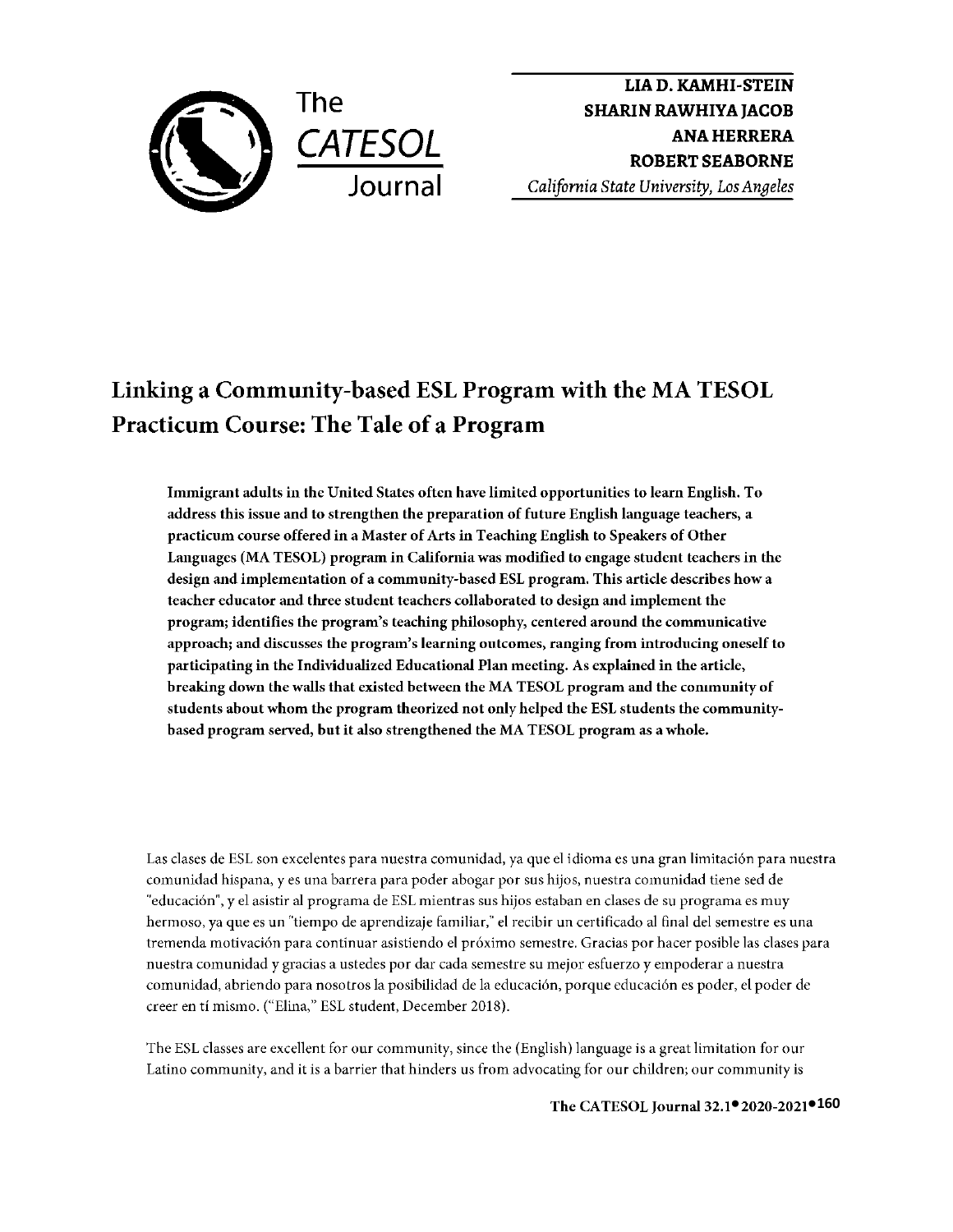thirsty for "education;" and taking the ESL classes while our children are attending classes in their program is beautiful, since this is "a time for family learning," getting a certificate at the end of the term is great motivation to continue attending classes the following semester. Thank you for making the classes possible for our community. Thank you all for the great effort you make semester after semester and for empowering our community, since you open the doors to be educated, because education is power, and it gives us the power to believe in ourselves. ("Elina," ESL student, December 2018)

This pseudonymous comment was made by an adult immigrant learner who attended an ESL course designed and taught by student teachers enrolled in a teaching practicum class offered in a Master of Arts in Teaching English to Speakers of Other Languages (MA TESOL) program at a state university in Southern California. It is a fact that the growth rate of immigrants is transforming the United States' demographic landscape, particularly in California, which represents home to nearly one third of the nation's immigrants. One of the most linguistically diverse states in the nation, California residents speak over 200 languages (US Census Bureau, 2018). The largest and one of the most diverse counties in California, and in the nation, is Los Angeles (LA) county. Nearly one in three LA county residents are born outside of the US and the majority speak a language other than English at home (US Census Bureau, 2018). The two most commonly spoken languages in Los Angeles are Spanish (39%) and Asian or Pacific ]slander languages (11 %) (US Census Bureau, 2018). The cultural and linguistic diversity in LA is a valuable asset that often goes unrealized in social, economic, and political contexts.

Linguistic barriers represent one of the challenges to realizing the wealth of resources that LA county residents bring to bear. Approximately 2.5 million residents have limited English proficiency, meaning they have difficulty communicating effectively in English. These linguistic barriers result in a lack of access to fundamental resources, such as healthcare, education, and social services. While recent immigrants want to learn English, they face several challenges and have limited access to resources for learning the language. For example, there are not enough English as a Second Language (ESL) courses to meet the linguistic needs of this diverse population (Kwoh, 2009). Providing language learning opportunities for the nation's adult immigrant population is critical to ameliorating barriers to access and leveraging the rich linguistic and cultural assets within this community.

To this end, as part of a MA TESOL practicum course, one of the co-authors of this article, a teacher educator, set out to work with student teachers enrolled in a practicum course to design an ESL program that would benefit both the large immigrant community surrounding our state university in Southern California as well as the student teachers involved in the program. In this article, we (the teacher educator and three of the student teachers who participated in the program) start by briefly describing the practicum course that provides the backbone for the development of the ESL program. Then, we describe the ESL students' needs identified through needs assessment surveys and the teaching philosophy underlying the ESL program. After this, we describe the practical considerations that should be taken into account when designing a program like ours. We conclude **the** article with our reflections and final thoughts.

#### *The MA TESOL Practicum Course* **as** *the Backbone for* **a Comm** *unity-based ESL Program*

An important activity in MA TESOL programs is the teaching practicum course, which is designed to provide student teachers the opportunity to hone their teaching skills (Richards & Farrell, 2011 ). Typically, practicum courses allow student teachers to fulfill their field experience by assigning them to a classroom -in our case, a classroom of their choice in settings like K-12, adult ESL, intensive English programs, or community college programs —where they complete a variety of tasks under the supervision of a mentor teacher —also known as the cooperating teacher. These tasks include, but are not limited to, developing lesson plans and activities; assisting the mentor teacher with lesson delivery; responding to individual students' needs; developing and teaching mini-lessons and culminating lessons; and engaging in reflective activities designed to analyze the various practicum activities (Posner, 2010; Richards & Farrell, 2011; Wood, Rogers, & Yancey, 2006).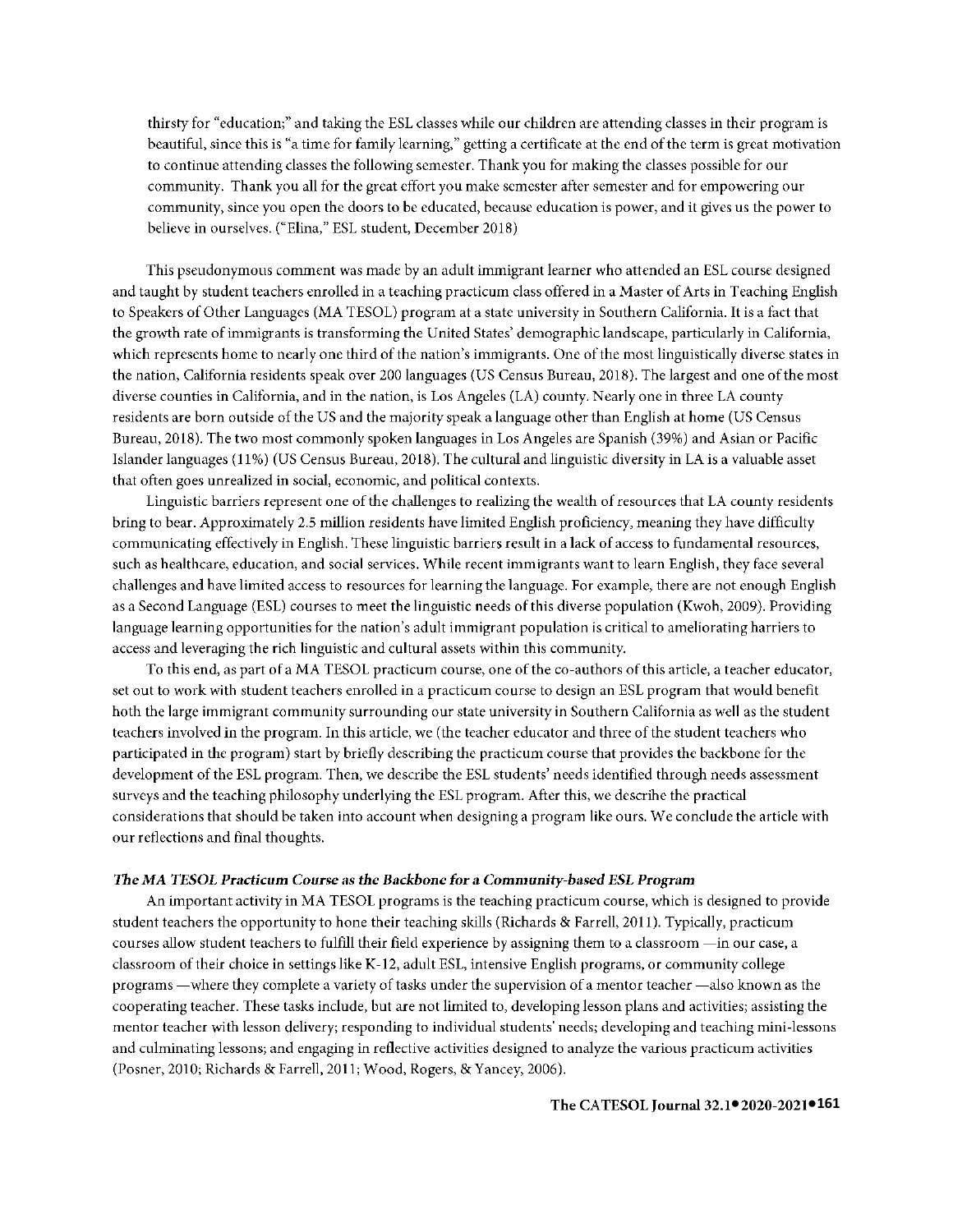ln contrast, a practicum course structure that is not nearly as common as the one just described is one that involves student teachers in the development **and** delivery of English language courses (Alexandrowicz, Andres, Danaher, & Valdivia, 2019). In such courses, student teachers take part in the curriculum development process, involving, but not limited to, assessing learner needs; setting student learning outcomes and designing syllabi to meet such outcomes; developing and adapting materials; writing lesson plans and teaching from such plans; and evaluating individual lessons and course outcomes (Wood, Rogers, Yancey, 2006). This is the case of the ESL course that "Elina," our female immigrant student, attended for two academic years.

"Elina," like all the other students in the ESL program described in this article, is the parent (or caretaker) of a student who participates **in** a tuition-free Saturday program designed to provide academic intervention and enrichment for children with special needs who live in the community surrounding our university. This program is taught by student teachers completing field work requirements in special education. While "Elina's" child was in class, she attended the ESL course taught by MA TESOL student teachers.

#### *Identifying the English Language Needs of Adult Immigrants* **and** *the Program Philosophy*

The needs of immigrants who wish to learn English often differ from those who seek to learn a language for their own enrichment (Alexandrowicz ct al., 2019). The goal is not necessarily to learn the target language as much as it is to survive in a particular setting and navigate contexts in which languages other than the students' first languages (Ll) are spoken. Because understanding students' needs should be the first step in the curriculum design process (Graves, 1996; Richards, 2017), at the beginning of every term, we administer a simple needs assessment survey (see Appendix A) so student teachers can start mapping their teaching. The survey is conducted in Spanish (with English translation) to ensure that the questions are interpreted correctly and to obtain reliable data about the ESL students' perceived needs, including their wants and desires.

The results of the needs assessment administered over 16 consecutive terms have shown consistently that beginning ESL learners attending the program identify the following communicative needs as their top priorities: l) introducing oneself to a new audience; 2) communicating with customer service staff at stores; 3) making doctors' appointments and communicating with doctors and/or nurses about ailments; 4) helping their children with school homework; and 5) communicating with their children's teachers and school administrators and participating in the lndividualized Educational Plan (IEP) meeting orally and in writing.

Drawing on the results of the needs assessment and working under the supervision of the teacher educator, student teachers then set out to design the course syllabus, which is organized around the themes that are relevant to learners' self-perceived needs (Kostka & Bunning, 2018). In this way, it is possible to promote student interest while providing a mechanism for integrating language to develop acquisition (Duff, 2014). These themes are sequenced from less to more linguistically demanding and focus on registers that move from less to more formal. In this way, as the term progresses, we provide opportunities for students to advocate for themselves and their families. We start the term by teaching the language functions that focus on making introductions, making requests, asking for information, asking for clarification, and expressing complaints. In accordance with the communicative teaching approach, throughout the term pragmatic language functions, increasing in complexity, are weaved into the lessons. For example, in a lesson on parent-teacher conferences, we teach parents how to communicate problems and solutions, providing multiple forms to serve a single function (i.e., *We could (verb) .... , One solution is to (verb) .... , I think we should (verb)...., I recommend that we (verb)....*). These choices provide not only the opportunity to discuss language registers, but also to have students tie their responses to their own experiences as they attempt to explain why they chose specific language forms.

In order to address the students' self-perceived needs, the communicative language teaching approach is implemented to help students develop the communicative competence necessary to navigate their local communities and institutions (Celce-Murcia, 2014). To this end, we focus on the skills of speaking, listening, reading, and writing -with more emphasis placed on listening and speaking - and stress fluency (Larsen-Freeman & Anderson, 2011).

#### **● ●162** The CATESOL Journal 32.1 2020-2021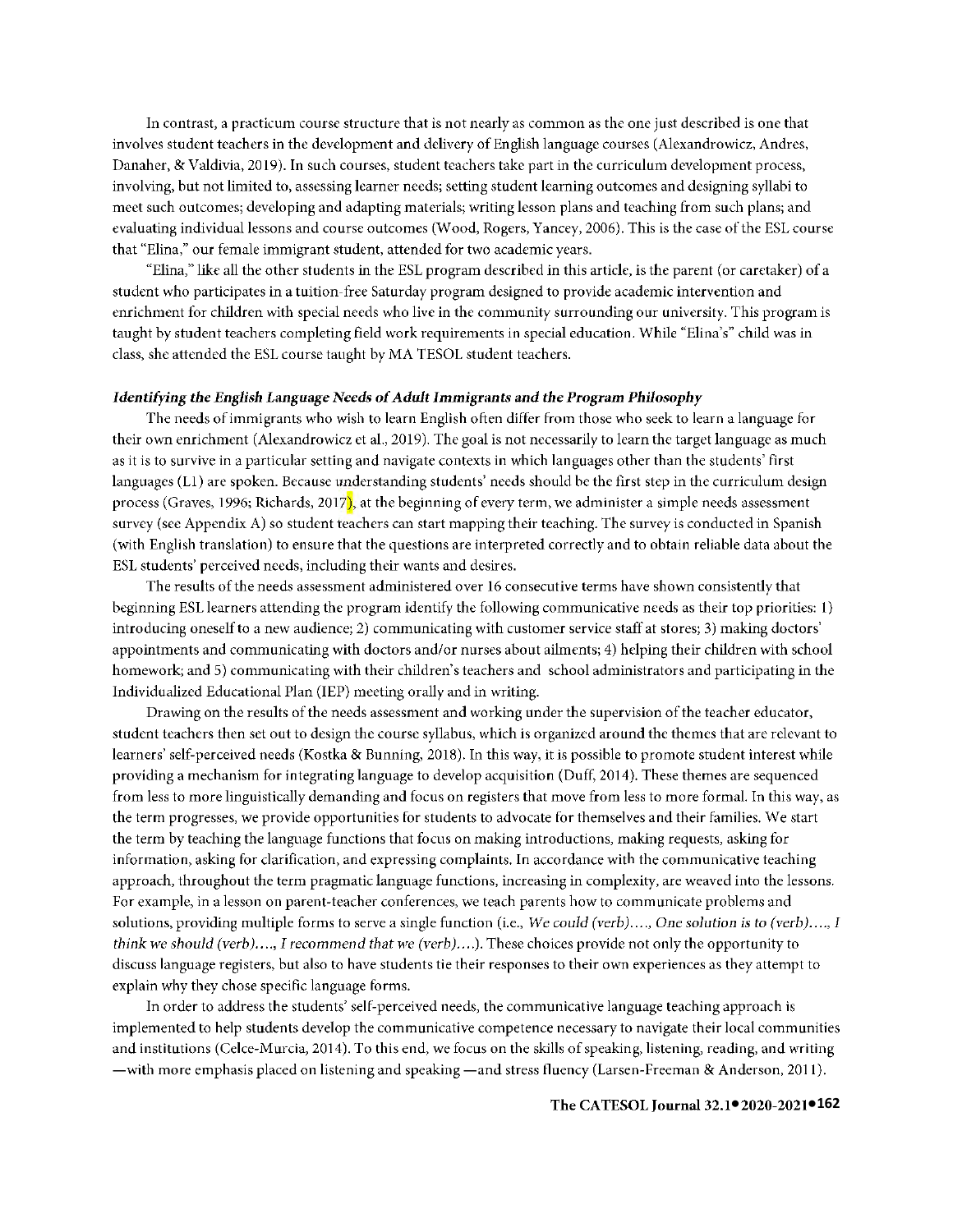ln doing so, the student teachers' primary role is to facilitate communication, act as advisors and co-communicators, monitor performance, and address global errors that impede communication (Celce-Murcia, 2014; Larsen-Freeman & Anderson, 2011).

To help students develop their identities as capable and knowledgeable class participants, while, simultaneously developing their sense of belonging to the class, student teachers implement several techniques to engage students in stimulating activities designed to elicit targeted language use. These include, but are not limited to, providing authentic materials, playing language games, viewing videos, engaging students in drama and role play, and using affective activities to enhance personal and linguistic growth.

Throughout the term, students have multiple opportunities to connect the curriculum to their own experiences. For example, they might identify solutions to behavior issues, set goals for their children's academic success, discuss health concerns, or identify their qualifications for potential careers. Connecting communicative activities to students' own personal experience allows them to use the target language in a manner that is immediately relevant to their lives and needs, which serves as a motivating factor for continued learning (Dörnyei & Muir, 2019).

We should also note that sometimes we dedicate the final portion of the term to one of two topics, depending on the students' interests and level of English language proficiency. These are career skills, such as interviewing and resume writing, or the use of email for communication purposes. To provide opportunities for career and technical literacies, lessons are heavily scaffolded and differentiated to meet the needs of diverse learners. Techniques such as explicit teaching oflanguage functions, building on students' prior knowledge, modeling tasks and activities, and leveraging students' multimodal resources are used to afford parents multiple opportunities for language acquisition. For example, a lesson on developing resumes might include deconstructing sample resumes and analyzing the verbs used in resume writing (typical strategies of genre analysis) (Frodesen, 2017); describing professional qualifications to a partner; modeling the steps of writing a resume; and finally asking students to develop resumes on their own. Where appropriate, we use technological resources such as resume builders to provide additional support. These promising instructional strategies are used to support language and content development (Brinton & Snow, 2017) while empowering parents to position themselves within their communities.

A critical aspect of the course that is not reflected in the needs assessment or the written curriculum is the emphasis placed on creating a supportive classroom climate and on developing positive relationships between the teacher and the adult learners, as well as among the learners themselves. This is accomplished by implementing a number of techniques designed to promote a sense of trust among students, as well as among the students and the student teachers. This approach is expected to result in increased student motivation, which, in the case of a course that students attend on a voluntary basis, is critical for student retention and success. To this end, starting on day one, student teachers establish a sense oflevity to help students feel comfortable in the classroom. Given that most of the students have had limited, if any, experience in US classrooms, we believe that keeping the classroom "fun" contributes to lowering students' affective filters. Another technique we implement is getting students to work with one another and become familiar with their peers as a means to promote trust among one another and with their teachers. By doing this, we expect to create a sense of community, which contributes to student investment in and commitment to the class (Dornyei & Muir, 2019). Finally, because many of the student teachers, including the teacher educator herself, come from immigrant backgrounds and/or have faced a variety of challenges in their own lives, they often rely on their own experiences in their lessons. For example, the teacher educator used her first-hand experience with an lEP meeting to teach the do's and don'ts of consequential meetings with school administrators.

#### *Practical Considerations*

The implementation of a program like ours requires that teacher educators and student teachers collaborate and coordinate all the activities that are relevant to the program design and implementation. Table 1 reflects the major activities that are taken into consideration in the design and delivery of the program.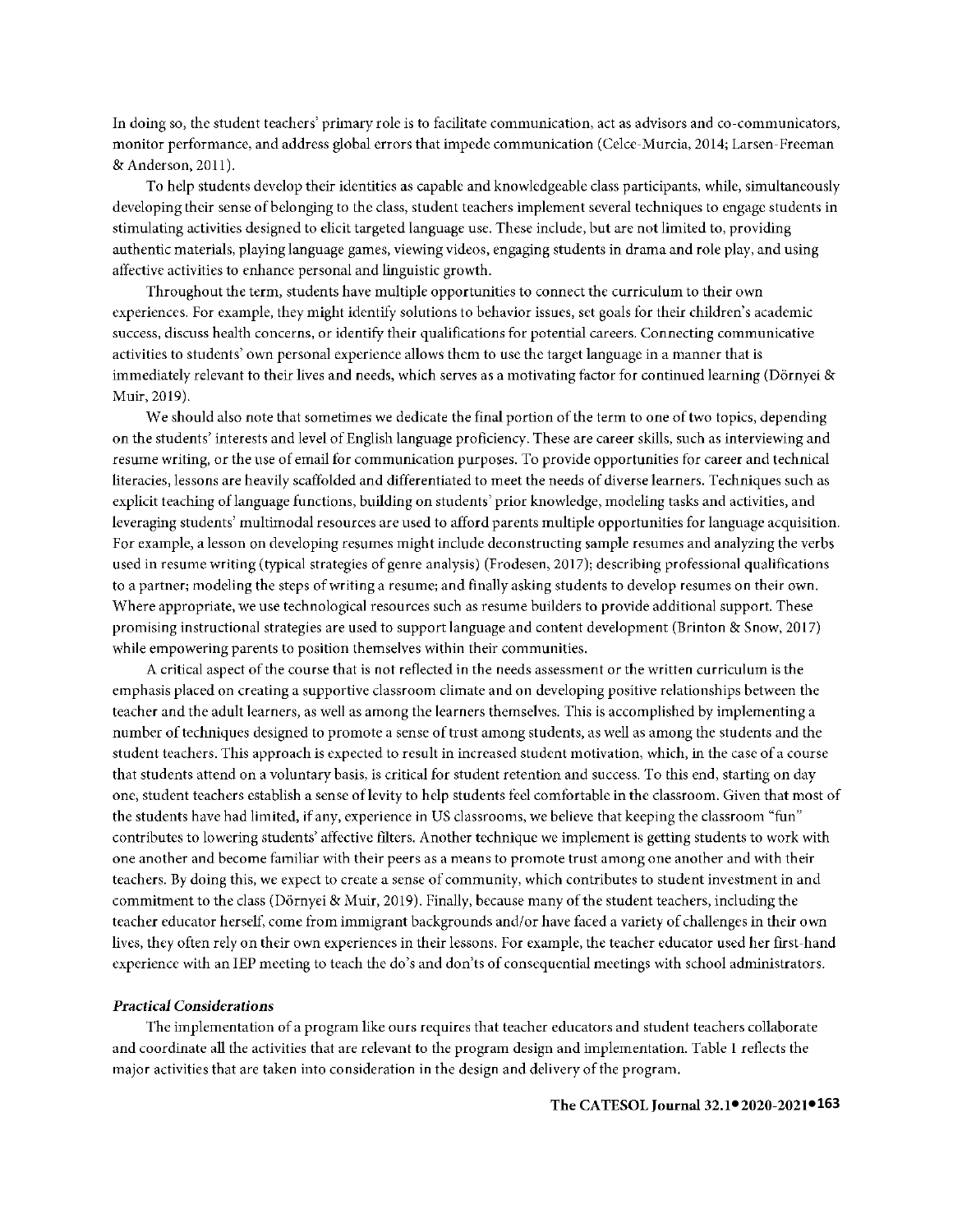# **Table** I **Timeline of Major Program Activities**

| <b>Activities Completed</b>                                                                                                                                           |
|-----------------------------------------------------------------------------------------------------------------------------------------------------------------------|
| <b>Student Teachers</b>                                                                                                                                               |
| observe classes and interview student teachers leading the ESL classes to familiarize                                                                                 |
| themselves with the program and its students.                                                                                                                         |
|                                                                                                                                                                       |
| participate in orientation meetings focusing on the program logistics.                                                                                                |
|                                                                                                                                                                       |
| promote the program with prospective ESL students. This is done on the day when<br>prospective ESL students register their children for the academic intervention and |
| enrichment program offered by the college.                                                                                                                            |
| contact prospective ESL students by phone and invite them to attend classes-which                                                                                     |
| start the second week in the term.                                                                                                                                    |
|                                                                                                                                                                       |
| collaborate with their peers in the development of lessons, obtain weekly feedback                                                                                    |
| from their practicum supervisor, and revise their lessons accordingly.                                                                                                |
| team-teach and give and receive peer feedback.                                                                                                                        |
|                                                                                                                                                                       |
| engage in weekly reflection on their teaching. This reflection, shared with the                                                                                       |
| practicum supervisor, is used in revising the program curriculum.                                                                                                     |
| are observed by the practicum supervisor and receive constructive feedback on their                                                                                   |
| instructional practices and growth.                                                                                                                                   |
|                                                                                                                                                                       |
| organize a potluck in which ESL students usually share traditional foods from their                                                                                   |
| cultures.                                                                                                                                                             |
| distribute diplomas of attendance to ESL students with an attendance of 80% or                                                                                        |
| higher.                                                                                                                                                               |
|                                                                                                                                                                       |

As can be seen in Table 1, well before getting involved in the program, student teachers who express interest in participating are encouraged to observe program classes. They are also invited to interview their peers teaching in the program to get a realistic idea about the program and its expectations. Once the student teachers commit themselves to the program, prior to the beginning of their teaching term, they participate in orientation meetings designed to familiarize them with the program logistics. During these sessions, the teacher educator shares prior course syllabi, lesson plans, and materials used by student teachers in previous courses. While student teachers are

**● ●164** The CATESOL Journal 32.1 2020-2021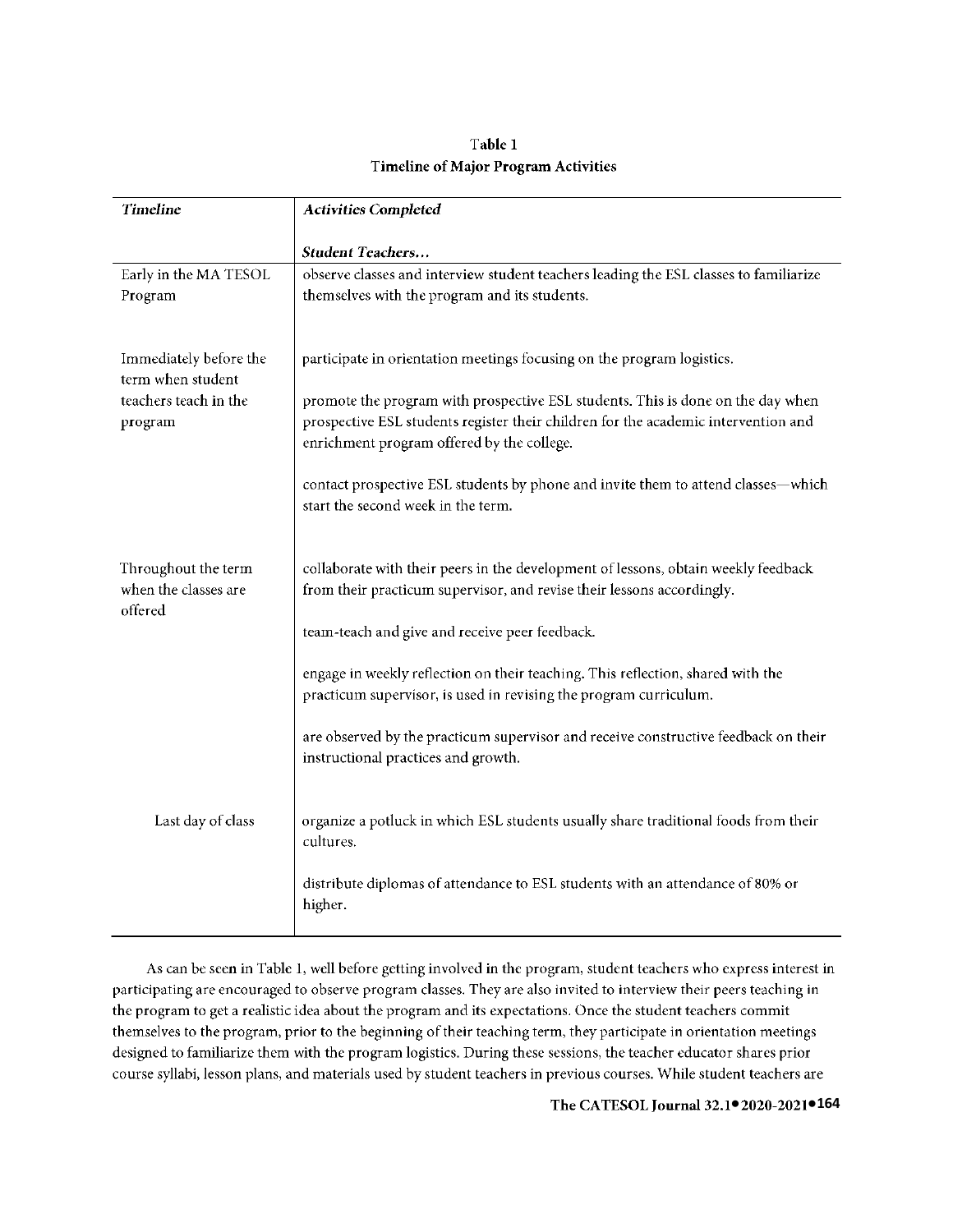expected to develop their own course materials, having access to previously used materials gives them a good understanding of what to expect in terms of students' English language proficiency, the types of activities that previous students have enjoyed participating in, and the like.

ln addition, during the orientation meetings, student teachers and the teacher educator agree on a plan of action for the term. For example, student teachers are expected to submit their lesson plans and all accompanying handouts prior to the day they teach. This allows the practicum supervisor time to review lesson plans and provide suggestions and the student teachers time to modify their lessons with the feedback.

Because some ESL students may have inconsistent class attendance or lack opportunities to use English during the week, lessons contain significant time for review. In our case, heavy review during class time can compensate for irregular attendance due to our students' family and work responsibilities. Additionally, asynchronous tools, such as Remind (Remind 101, 2018)-a cell phone application used widely by schools for teacher-student communication that resembles text messaging without the use of phone numbers-can help students catch up outside of the class time. However, when making decisions about the use of technology in the classroom, it is important to consider account ESL students' degree of comfort with technology.

A further practical issue that should be considered is the need for collaboration among student teachers and between the teacher educator and the student teachers participating in the program. As explained earlier, the ESL classes are offered on Saturday mornings, when ESL students are in class for two hours and fifteen minutes, with a 15-minute break. ln preparation for these sessions, student teachers agree on the next week's lesson topics and foci and set out to design their lessons individually, though with heavy consultation and coordination. Consultation further occurs prior to lesson delivery when student teachers exchange ideas about how they are planning to execute their plans. Additional collaboration occurs immediately after the end of the Saturday class, when the student teachers give one another feedback on their lessons. To ensure the feedback is candid, professional, and respectful, student teachers participate in a number of activities designed to prepare them for providing feedback throughout the MA TESOL program and, in particular, during the practicum course, For example, during the practicum course, student teachers exchange lessons with their peers and provide constructive criticism through the use oflesson plan rubrics. During these peer feedback activities, the teacher educator monitors student teacher feedback and models constructive criticism in a manner that is both professional and useful for improving classroom lessons.

ln addition to collaborating with student teachers, the teacher educator spends a significant amount of time providing student teachers with the necessary information on the administrative aspects of the program (e.g., orientation sessions, class time, room assignments, etc.), as well as mentoring them in such topics as lesson planning and delivery, materials design, etc. In programs such as ours, the teacher educator serves as a substitute for the mentoring that a cooperating teacher would be expected to do if student teachers were to be placed in other classrooms. Extensive teacher educator support is expected to foster student teacher growth and curriculum refinement.

The notion of collaboration is central to the program since it reflects the real-life expectations that teachers face in their workplace. It is a fact that when the student teachers graduate from the MA TESOL program and start working, they will be expected to collaborate with their colleagues and supervisors; therefore, being required to collaborate at every step of this program prepares them for the real world.

Two other practical considerations are central to the functioning of the program. The first one is related to ESL student recruitment. As we explained earlier, the adult ESL students in the program are the parents and caretakers of children with special needs who attend an academic and enrichment program offered by our college. These children register for classes on the first Saturday of every term. The student teachers from the MA TESOL program promote the program with the children's parents on registration day. Then, they contact potential students and invite them to start attending classes on the second Saturday of the term, when the needs assessment is administered, and a welcome lesson is taught.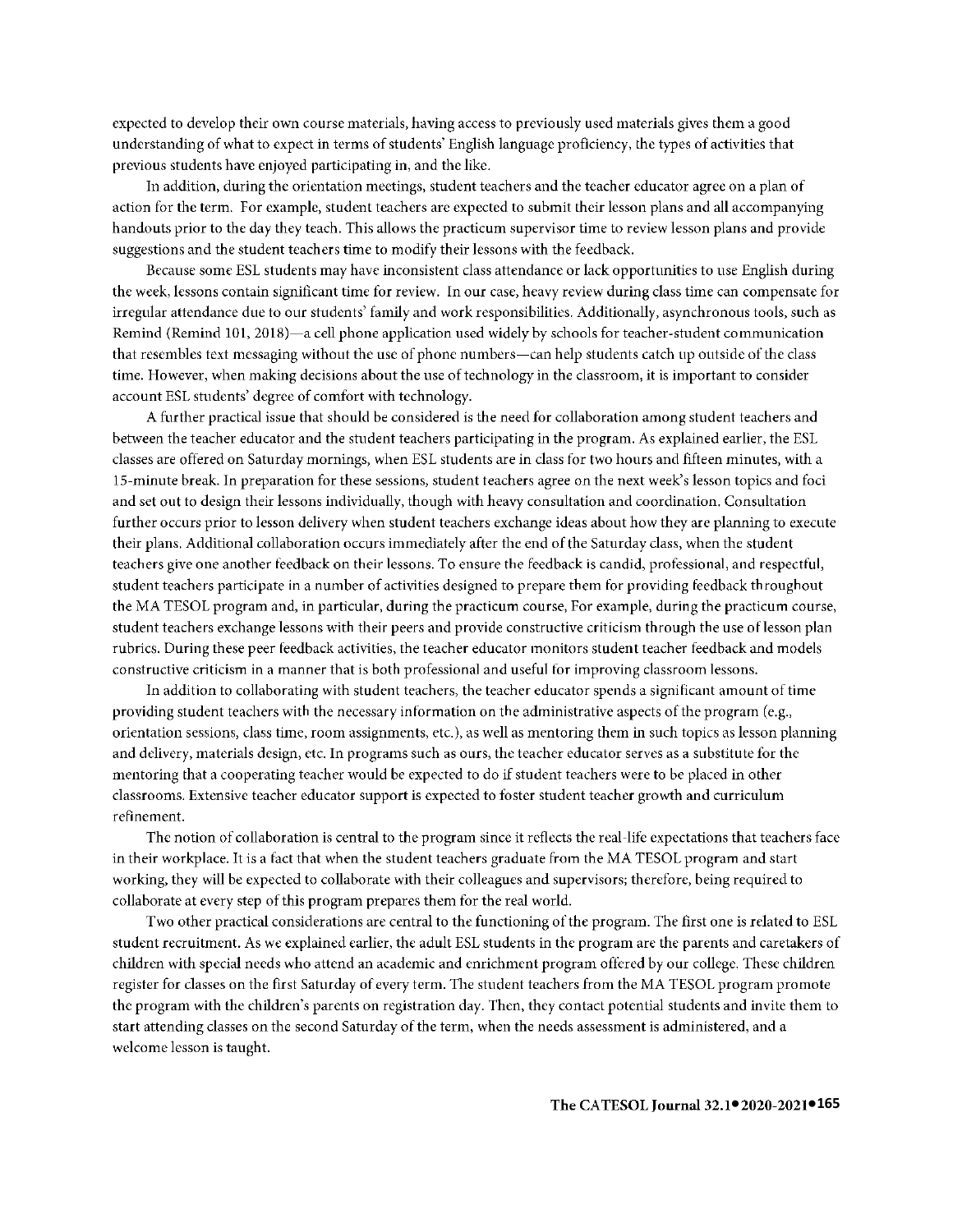The other practical consideration that is central to the program is related to the completion diplomas that ESL students with an attendance rate of 80% or higher receive at the end of the term. The last day of the term, ESL students organize a potluck where they usually bring traditional foods from their cultures (mainly Mexican, Salvadoran, Guatemalan), receive their diplomas from their instructors and the teacher educator, and have pictures taken. As "Elina" put it, the diploma is a factor that motivates students to continue attending classes and, at the same time, is a source of pride for parents and caretakers who face daily challenges.

We should note that a notion underlying the design and implementation of the program lies on the idea that while the needs assessment provides the basis for conceptualizing the curriculum, the curriculum and its implementation are seen as "work in progress" (Graves, 2000, p. 9). This means that as the student teachers implement their curriculum, they continuously assess it and make the necessary adjustments as they obtain student feedback on the curriculum effectiveness and reflect on their own and their peers' instructional practices.

#### *Reflections*

Working in the program showed us the importance of using needs assessments to guide curriculum development and promote learner agency (Richards, 2017; Tomlinson, 2013. The needs assessment completed at the beginning of each term helped us to select instructional topics, methods, and techniques that were appropriate to meet our students' needs. For example, the implementation of the communicative approach as well as Total Physical Response (Asher, 1996, Jazz Chants" (Graham, 2001) and multimodal techniques helped scaffold instruction for beginning learners who were developing emerging speaking skills. Furthermore, involving students in topic selection led to increased student investment, as the topics were relevant to their immediate social and cultural needs. In fact, as the topics selected simulated real-life scenarios that students encountered on a regular basis, the purposeful integration of language and content helped maintain student interest while providing a medium through which the target language could be acquired (Brinton & Snow, 2017).

Participating in the curriculum development and implementation processes gave us insights into the challenges posed by teaching the communicative approach with adult language learners. The key tension involved balancing open-ended opportunities for interaction with direct instruction focusing on lesson objectives. This tension was largely apparent when "fun" and engaging activities might not always be perceived as appropriate for the instructional goals and objectives of a given lesson. For example, in a particularly engaging lesson, we had students play jeopardy-a game in which the answers are provided and the players have to guess the questions-on pragmatic job interview expressions, intended to facilitate students in politely and formally performing a variety of oral language functions, such as asking questions, disagreeing, summarizing, asking for clarification, interrupting, etc. Students then read a job interview role play in preparation for conducting their own mock job interviews. During post lesson reflection, we noted that we had not introduced student noticing and eventual uptake of job interview expressions and should have rewritten the role plays to include these expressions by highlighting them and discussing their uses and intended meanings with the class. From this experience, we learned that engaging activities are critical to promoting rich language use, but that these activities must be supplemented with direct instruction on lesson and language objectives to help empower students to communicate purposefully and appropriately. To this end, in a follow-up lesson, we provided more direct instruction to complement open-ended activities so that students would be better equipped with the concepts and language necessary to engage in productive communication.

Developing and implementing this program allowed us to put into practice the approaches, methods, and techniques that are part of the curriculum of our MA TESOL program. Perhaps the most direct benefit to participating in the development and execution of an ESL program was the opportunity to apply concepts that we had theorized about and practiced, though to a different degree, n our MA TESOL preparation program (Alexandrowicz et al., 2019). Our work in the ESL program allowed us to implement real-life lesson planning and delivery. In fact, connecting the stages of a lesson (warm-up/review, introduction, practice, evaluation), determining

#### **● ●166** The CATESOL Journal 32.1 2020-2021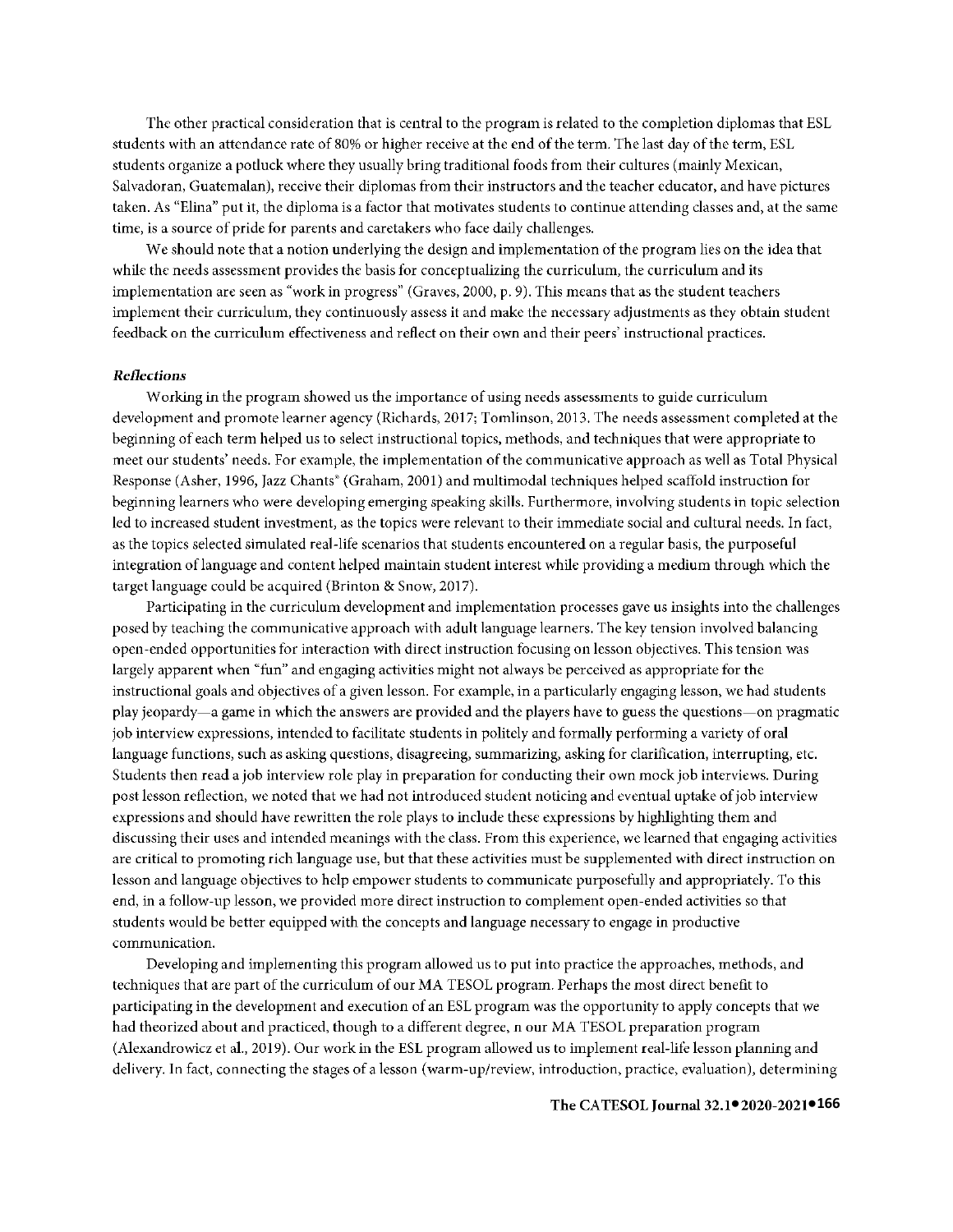how long each stage should take, and making necessary adjustments at the time of instruction were among the areas the student teachers benefited the most from in the practicum experience. For example, in one instance, one of us skipped or insufficiently provided a warm-up or review activity, and because of this, students showed confusion. As a result, we began to take great care when working on these first stages of a lesson. This was particularly important since student attendance was sometimes irregular due to work or family responsibilities.

ln addition to putting concepts from our teacher preparation program into action, the team-teaching model implemented in the program allowed us to systematically reflect on our own instructional practices and those of our peers and provide one another feedback on our lessons. For example, the team-teaching experience helped us understand how authentic materials could be used most effectively. Specifically, in a lesson about informal spoken English versus formal writing, one of us planned to present a video clip from a TV show in which one of the show's characters used formal language in an uncommon way. The unusual use of formal language caused a funny moment that, initially, the teacher-in-preparation thought would be effective since it was thought to raise students' questions. While the video clip was initially going to be used in the introductory stage of the lesson, drawing on the advice of one of the team members, the student teacher moved it to the end of the lesson, as a review, because students would need time to practice the concept. This was an excellent suggestion that, had it not been for collaboration, would have gone unchecked and would have resulted in unnecessary student confusion.

Besides the in-classroom benefits, the experience of involving MA student teachers in every aspect of an ESL program was critical to our appreciation and understanding of the important work that needs to be done outside of the classroom to serve students. The various aspects of ESL program design and management, such as needs assessments, curriculum design, and placement and exit exam development and implementation, were activities that we had completed in our MA TESOL courses. However, through the ESL program, we were able to break down the barriers that exist between academia and classroom realities.

An additional idea we learned from our experience in the program was the importance of creating a positive social climate in the classroom and promoting positive relationships. As explained earlier, we accomplished this by creating a sense of trust and cooperation among all the program participants. We also emphasized students' class participation without putting them on the spot or leaving others out. Several of us are former ESL students; therefore, we know first-hand that not having confidence in the use of the language is one of the main constraints students must overcome. *As* teachers, it was important to implement instructional strategies and activities focused on developing students' self-confidence in the use of the English language. This was the case when one of us implemented a Vocabulary/Knowledge Rating scale, designed for students to rate and share their knowledge of vocabulary terms. This allowed for some parents to position themselves as experts within the classroom.

Finally, we should also note that among the student teachers who participated in the program, there was a wide range of teaching experience. While some teachers had limited teaching experience, others had K-12 teaching experience. This was the case of one of the co-authors of this article who, at the time of her work on this project, had four years of experience teaching ESL in secondary settings and had completed coursework in adult education through her enrollment in the MA TESOL program. Still, she had no formal adult ESL teaching experience. Through her experience teaching in this program, she developed a sense of efficacy in her ability to meet the needs of adult learners by applying the teaching methods and techniques she learned in her coursework to classroom lessons and adapting her teaching style to accommodate new contexts. For example, she discovered that she was able to translate several facets of her K-12 teaching experience to adult contexts. Over the course of one term, she found that activities ordinarily viewed as appropriate for children were also well received by adults-with some modifications. This was made evident through the high level of student engagement during language games, such as board games and jeopardy, and during communicative activities, such as drama and role play. While this teacher had been consistently overprepared with regards to lesson planning, knowing that the adults were receptive to many of the activities she had planned in her lessons gave her a sense of confidence and ease. This sense of ease helped her to disrupt the traditional power dynamic between teacher and students to engage in collaborative sense making, co-

#### **● ●167** The CATESOL Journal 32.1 2020-2021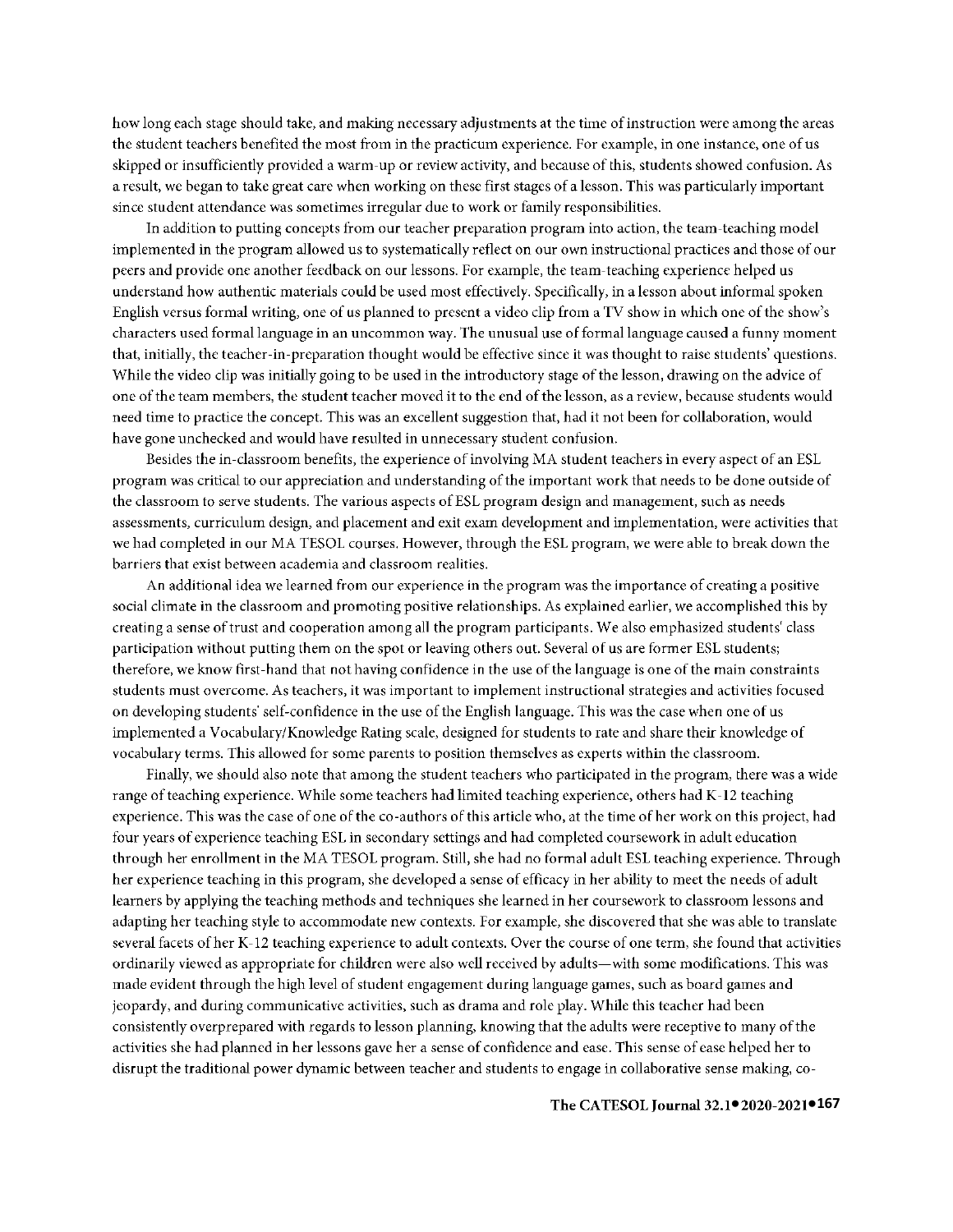construction of knowledge, and rapport building. Furthermore, this teacher's experiences with these learners enriched her understanding of the community surrounding the university as well as the value in providing service in culturally appropriate and meaningful ways.

### *Final Thoughts*

The collaborative approach afforded by this program allows the student teachers to be initiated into a community of ESL professionals who are experienced in the design and implementation of programs aimed at expanding students· opportunities for acquiring a new language, as well as for enhancing social participation and inclusion in US society. These efforts towards community engagement represent the foundation of the program and help student teachers appreciate the cultural and political landscape that surrounds adult ESL education.

At the same time, breaking down the walls that exist between our MA TESOL program and the community of students about whom we theorize in our courses not only helps the ESL students we serve, but it also enriches us as TESOL professionals, while, at the same time, strengthening our MA TESOL program as a whole. Drawing on the belief that authentic community engagement should not be limited to the practicum course, the implementation of authentic opportunities for coordinated community engagement has been extended to a variety of MA TESOL courses. In addition, due to the success of the program described in this article, a larger ESL program is currently being offered in coordination with a local library. The full tale of this new program is yet to be told.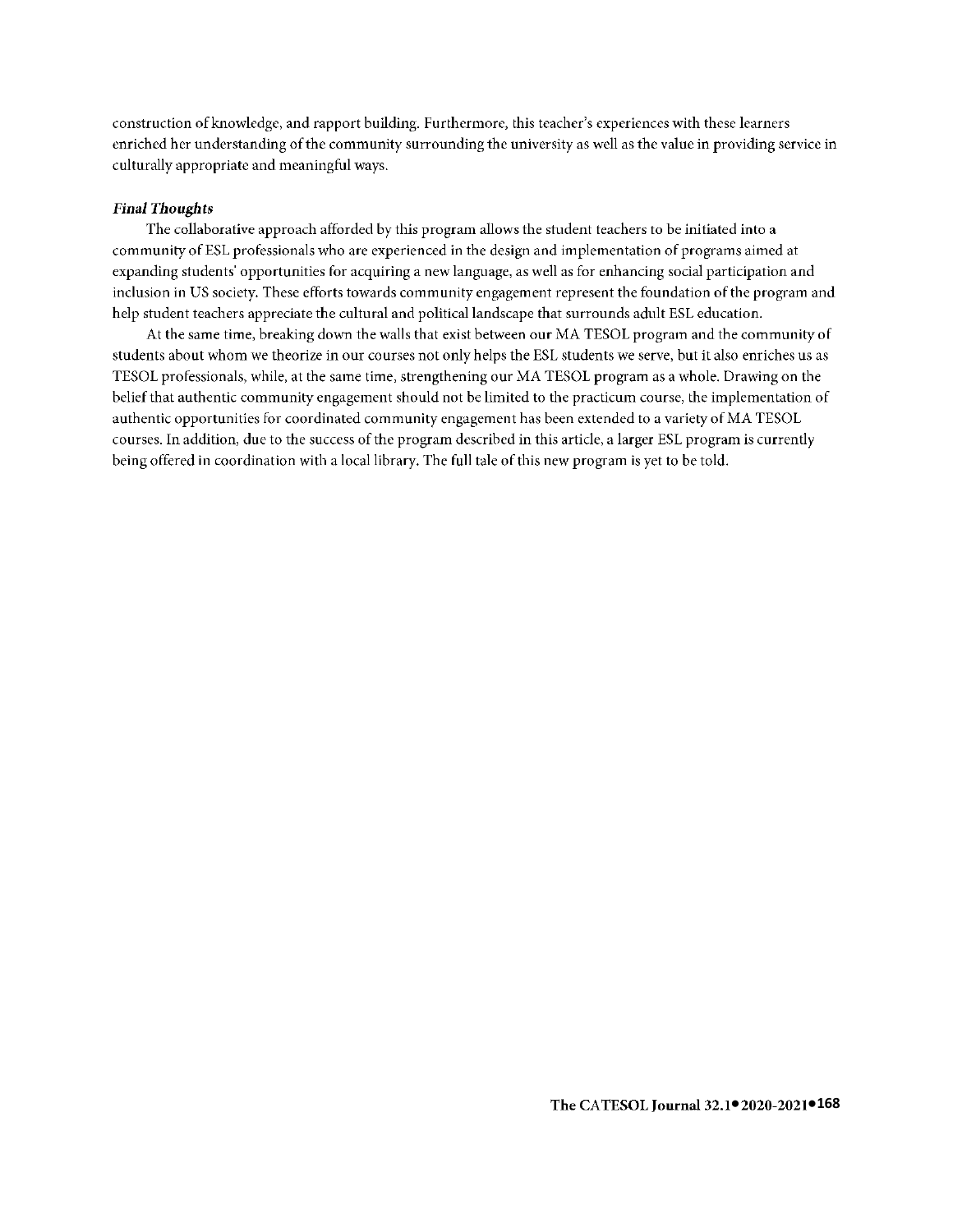## **References**

- Alexandrowicz, V., Andres, A., Danaher, C., & Valdivia, P. (2019). Supporting community leadership development through ESL classes: A changemaking Initiative. *The CATESOL Journal*,  $31(1)$ , 151-163.
- Asher, J. (1996). *Learning another language through actions: The complete teachers' guidebook* (5th. ed.). Sky Oaks.
- Brown, J. D. (1995). *The elements of language curriculum: A systematic approach to program development*. Heinle & Heinle.
- Brinton, D. M., & Snow, M.A. (2017). The evolving architecture of content-based instruction. In M.A. Snow & D. M. Brinton (Eds.), *The content-based* classroom: *New perspectives* 011 *integrating language and content* (pp. 2- 20). University of Michigan Press.
- Celce-Murcia, M. (2014). An overview oflanguage teaching methods and approaches. In M. Celce-Murcia, D. M. Brinton, & M.A. Snow (Eds.), *Teaching English as* a *second or foreign language* (4th ed., pp. 2-14). Cengage Learning.
- Dornyei, Z., & Muir, C. (2019). Creating **a** motivating classroom environment. In X. A. Gao (Ed.), *Second handbook of English language teaching* (pp. 719-736). Springer.
- Duff, P.A .. (2014). Communicative language teaching. In M. Celce-Murcia, D. M. Brinton, & M . A. Snow (Eds.). *Teaching English as a second or foreign language* (4<sup>th</sup> ed., pp. 2-14). Cengage Learning.
- Frodesen, J. (2017). English **for** academic purposes through content-based instruction. In M.A. Snow & D. M. Brinton (Eds), *The content-based classroom: New perspectives on integrating language and content (2nd. e.,* pp. 253-269). University of Michigan Press.
- Graham, C. (2001). *Jazz chants: Old and new.* Oxford University Press.
- Graves, K. (1996). A framework of course development processes. In K. Graves (Ed.), *Teachers as course developers*  (pp. 12-38). Cambridge University Press.
- Graves, K. (2000). *Designing language courses: A* guide *for teachers.* Heinle & Heinle.
- Kostka, I., & Bunning, L. (2018). *Curriculum design in English language teaching.* TESOL Press.
- Kwoh, S. (2009). *LA Speaks: Language diversity and English proflciency by Los Angeles county service area.*  Retrieved from https://advancingjustice-la.org/sites/default/files/LASpeaksLanguageDiversity.pdf
- Larsen-Freeman, D., & Anderson, M. (2011). *Techniques and principles in language teaching* (3rd. ed.). Oxford University Press.
- Posner, G. J. (2010). *Field experience: A guide to reflective teaching* (10th ed.). Pearson.
- Remind 101. (2018). *Remind: School communication* (version 11.2) [Mobile app]. App store. https://apps.apple.com/us/app/remind-school-communication/id522826277
- Richards, J.C. (2017). *Curriculum development in language teachillg* (2nd. ed.). Cambridge University Press.
- Richards, J.C., & Farrell, T. S. C. (2011). *Practice teaching: A reflective approach.* Cambridge University Press.
- Tomlinson, B. (2017). Developing principled frameworks for materials development. In B Tomlinson (Ed.), *Developing materials* for *language teacliing* (2nd. ed., pp. 95-118). Bloomsbury.
- US Census Bureau. (2018). *Detailed languages spoken* at *home and ability to speak English for the population 5 years and over in California* [Data file]. Retrieved from https:/ /data.census .gov I [cedsci/ table? q =califor nia%20langu ages%20spoken&g=0400000US06&tid= A CSST 1 Y20](https://data.census.gov/cedsci/table?q=california%20languages%20spoken&g=0400000US06&tid=ACSST1Y2018.S1601)  [18.Sl601](https://data.census.gov/cedsci/table?q=california%20languages%20spoken&g=0400000US06&tid=ACSST1Y2018.S1601)
- Wood M. R., Rogers, R, Yancey, G. (2006 ). Academic enrichment for students and ESL classes for parents strengthen a community-based middle school. *Middle School Journal,* 38(1), 44-50. https://doi.org/10.1080/00940771.2006.11461564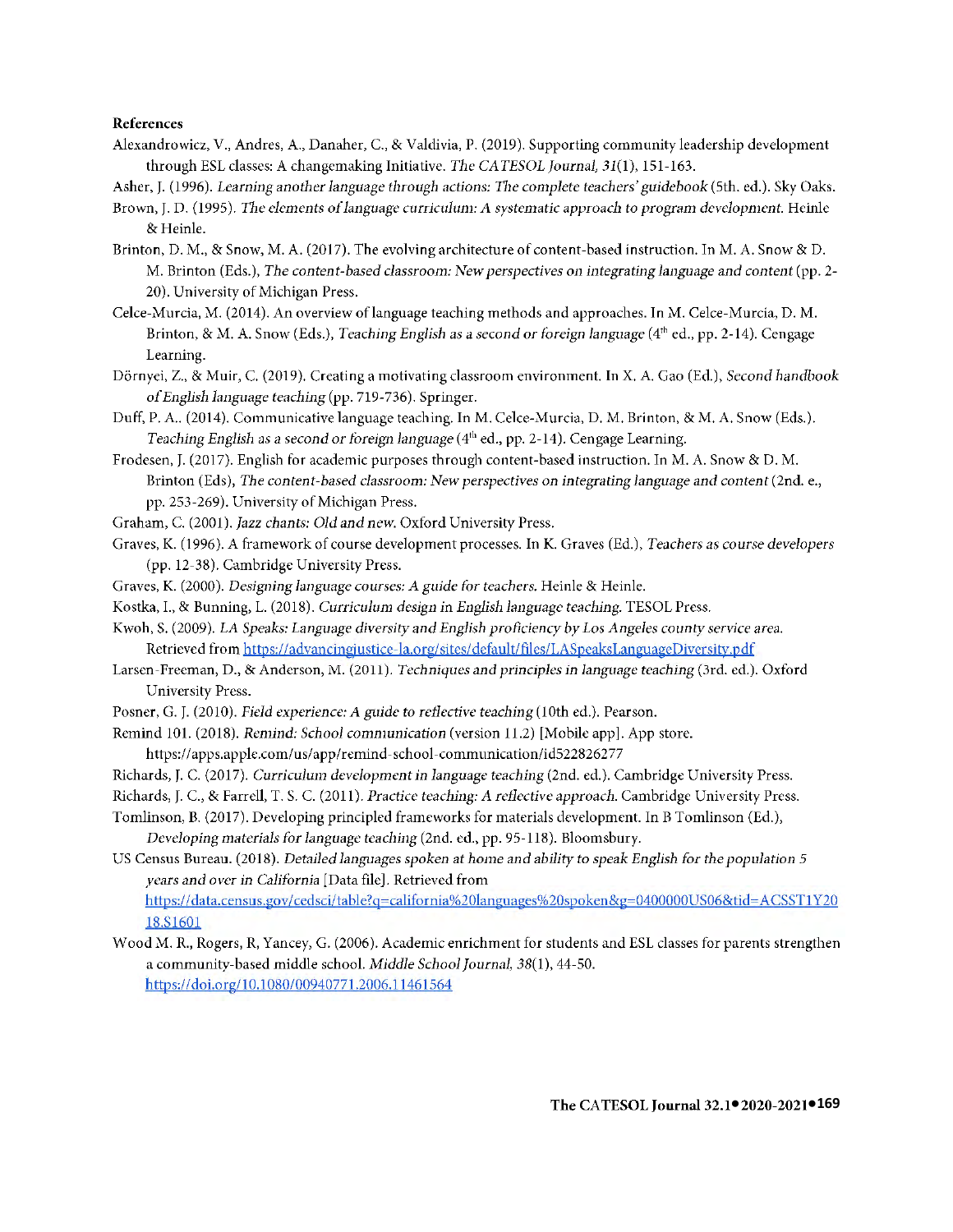# **Appendix A Needs Assessment**

**Por favor, responda las preguntas. No se preocupe en completar las oraciones.** (Please answer the questions. Do not worry about answering in complete sentences).

- 1. lCual es su primera lcngua? *(What is your first language?)*
- 2. tDonde nacio? *(Where were you* born?)
- 3. lCuanto tiempo hace que vive en los Estados Unidos? *(How long have you lived in the United States?)*  1-10 afios (1-10 *years)* 11-20 afios (11-20 *years)* 21 + afios (21 + *years)*
- 4. iHa tornado clases de inglcs? *(Have you ever attended* an *English* class?) *Si* **No** *(Yes No)*
- 5. Si ha tomado clases de inglés, ¿que le gustó de las clases? ¿Que no le gustó? (If you have attended *English classes, what did you like about them? What didn't you like about them?)*

**Escoja las** 5 **actividades que mas le gustaria aprender a hacer en ingles en esta clase.** ( *Choose the top* 5 *activities that you would like to learn about in this class.* Circle the activities)

- 1. Ayudar a mi hijo/hija con la tarea *(Help* my *child with homework)*
- 2. Comunicarme con el maestro/la maestra de mi hijo/hija ( *Talk to my child's teacher)*
- 3. Escribir una nota al maestro/o director/a de la escuela *(Write* a *note to a teacher or principal)*
- 4. Llenar documentos *(Fill out documents)*
- 5. Abrir una cuenta en el banco ( *Open a bank account)*
- 6. Continuar con mi educacion ( *Continue with my education)*
- 7. Conversar sobre temas actuales *(Talk about current events)*
- 8. Crear una cuenta de email ( *Create* an *email account)*
- 9. Aprender canciones en inglés (Learn English songs)
- 10. Leer bills en inglés (Read and pay bills)
- 11. Hablar con el/la house manager (Talk to the building manager)
- 12. Conversar por teléfono (Talk on the phone)
- 13. Resolver problemas con customer service *(Solve customer service problems)*
- 14. Mejorar mi lectura en ingles *(Read* foster *and better)*
- 15. Hablar con el/la doctor/a *(Talk to the doctor)*

Otras actividades en las que quiero usar ingles son ( *Other activities in which I want to* use *English* are):